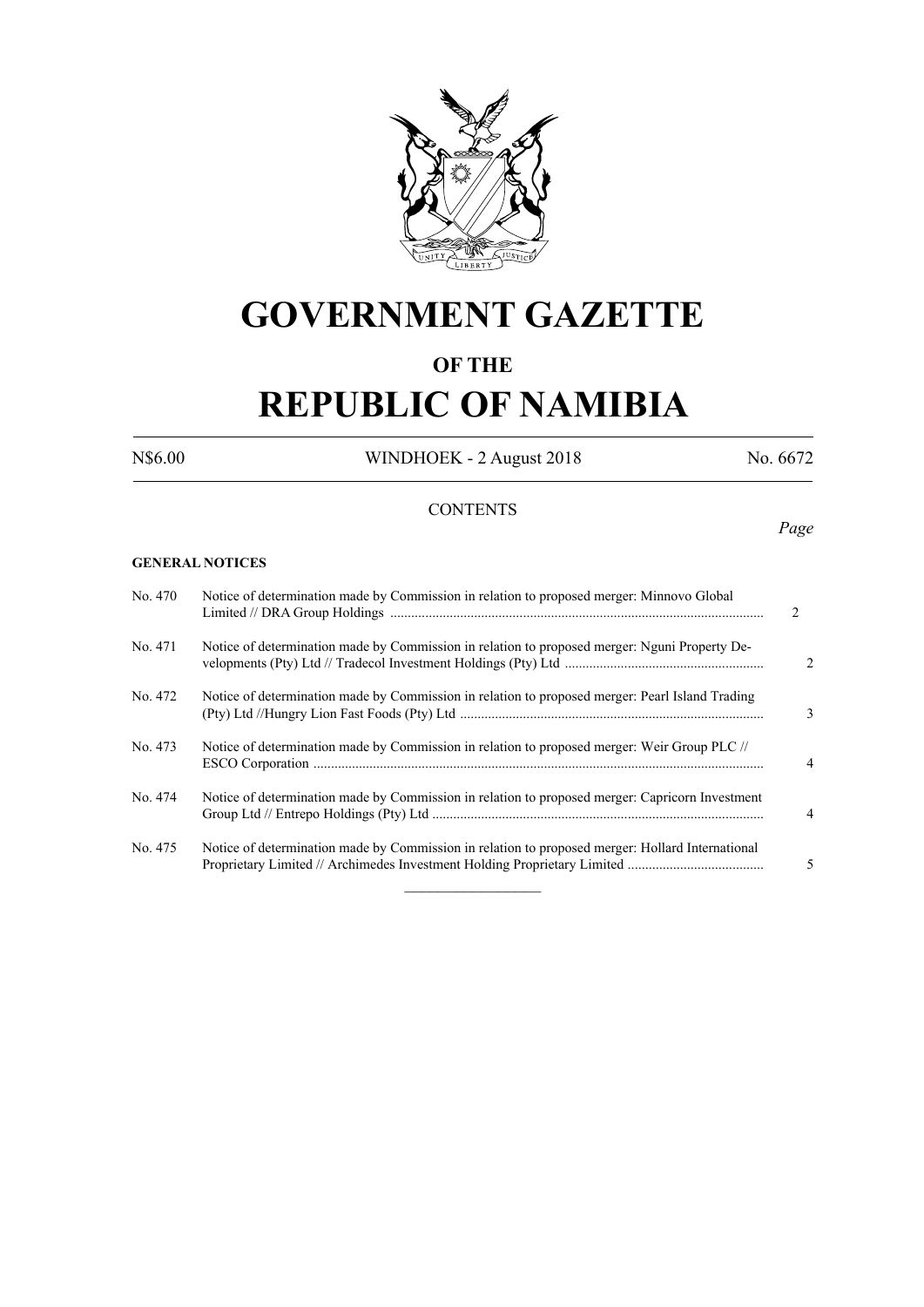# **General Notices**

#### **NAMIBIAN COMPETITION COMMISSION**

No. 470 2018

#### NOTICE OF DETERMINATION MADE BY COMMISSION IN RELATION TO PROPOSED MERGER: MINNOVO GLOBAL LIMITED // DRA GROUP HOLDINGS CASE NO.: 2018MAY0020MER

#### Competition Act, 2003 (Act No. 2 of 2003) (Section 47(7), Rule 30)

- 1. The Commission received notification of the abovementioned proposed merger on **11 May 2018.**
- 2. Please note that the Commission has **approved the proposed merger without conditions**.
- 3. The Commission's decision is based on grounds that the proposed transaction is not likely to substantially prevent or lessen competition in Namibia, as envisaged by section 47(2) of the Competition Act, 2003.
- 4. Note that the Commission has the authority in terms of section 48(1) of the Act to revoke a decision approving the implementation of a proposed merger if -
	- *(a) the decision was based on materially incorrect or misleading information for which a party to the merger is responsible; or*
	- *(b) any condition attached to the approval of the merger that is material to the implementation is not complied with.*

#### **T. Kaulihowa Chairperson Board Technical Committee: Namibian Competition Commissio**n

#### **NAMIBIAN COMPETITION COMMISSION**

 $\frac{1}{2}$ 

No. 471 2018

#### NOTICE OF DETERMINATION MADE BY COMMISSION IN RELATION TO PROPOSED MERGER: NGUNI PROPERTY DEVELOPMENTS (PTY) LTD // TRADECOL INVESTMENT HOLDINGS (PTY) LTD CASE NO.: 2018MAY0022MER

Competition Act, 2003 (Act No. 2 of 2003) (Section 47(7), Rule 30)

- 1. The Commission received notification of the abovementioned proposed merger on **16 May 2018.**
- 2. Please note that the Commission has **approved the proposed merger without conditions**.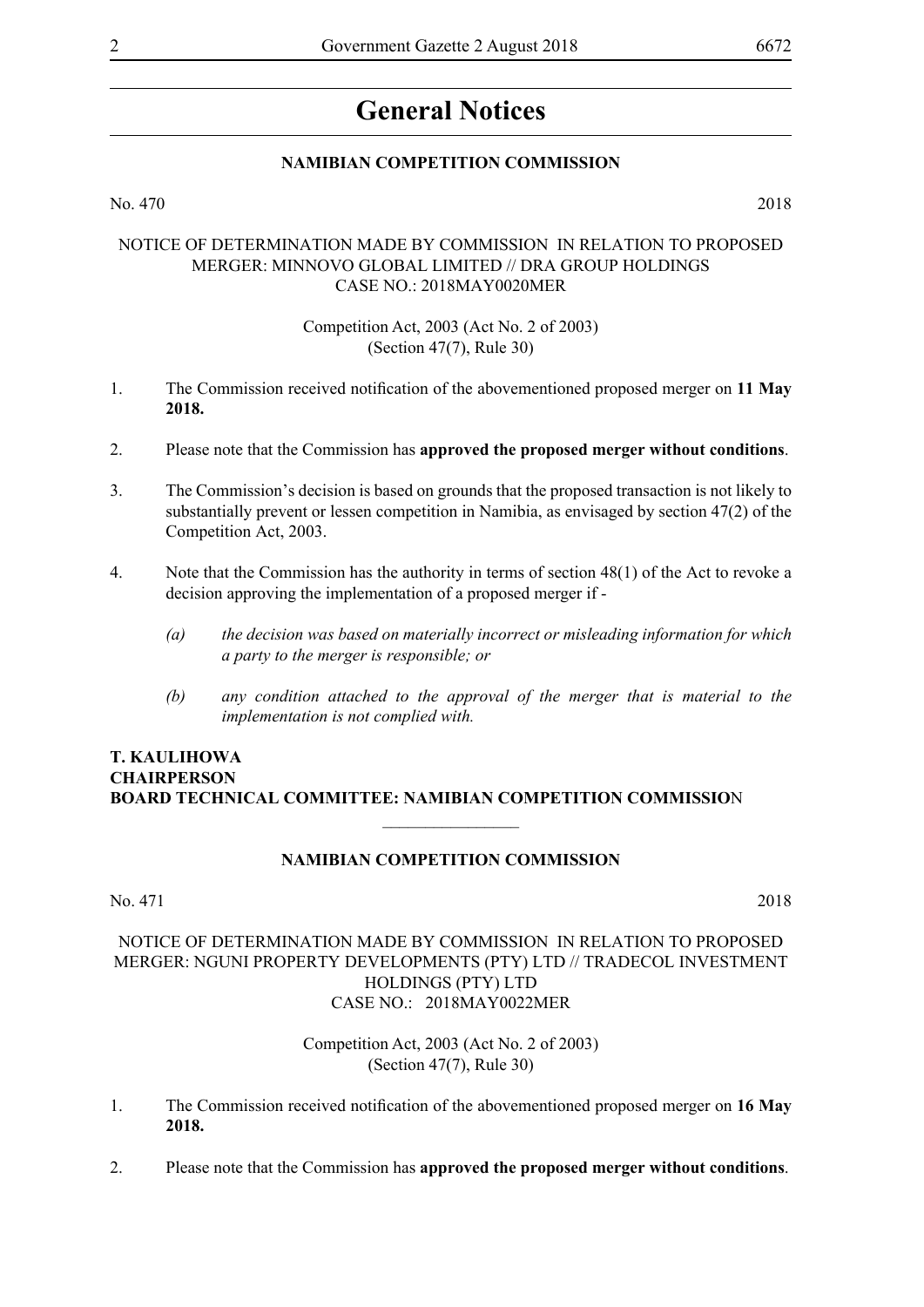- 3. The Commission's decision is based on grounds that the proposed transaction is not likely to substantially prevent or lessen competition in Namibia, as envisaged by section 47(2) of the Competition Act, 2003.
- 4. Note that the Commission has the authority in terms of section 48(1) of the Act to revoke a decision approving the implementation of a proposed merger if -
	- *(a) the decision was based on materially incorrect or misleading information for which a party to the merger is responsible; or*
	- *(b) Any condition attached to the approval of the merger that is material to the implementation is not complied with.*

#### **G. Shilongo Chairperson Namibian Competition Commission**

#### **NAMIBIAN COMPETITION COMMISSION**

 $\overline{\phantom{a}}$  , where  $\overline{\phantom{a}}$ 

No. 472 2018

#### NOTICE OF DETERMINATION MADE BY COMMISSION IN RELATION TO PROPOSED MERGER: PEARL ISLAND TRADING (PTY) LTD // HUNGRY LION FAST FOODS (PTY) LTD CASE NO.: 2018APR0019MER

Competition Act, 2003 (Act No. 2 of 2003) (Section 47(7), Rule 30)

#### (Name and file number of proposed merger): **PROPOSED MERGER NOTICE:**

- 1. The Commission has received notification of the abovementioned proposed merger on **25 April 2018.**
- 2. Please note that the Commission has **approved the proposed merger without conditions**.
- 3. The Commission's decision is based on grounds that the proposed transaction is not likely to prevent or lessen competition in Namibia, as envisaged by section 47(2) of the Competition Act, 2003.
- 4. Note that the Commission has the authority in terms of section 48(1) of the Act to revoke a decision approving the implementation of a proposed merger if -

 $\overline{\phantom{a}}$  , where  $\overline{\phantom{a}}$ 

- *(a) the decision was based on materially incorrect or misleading information for which a party to the merger is responsible; or*
- *(b) any condition attached to the approval of the merger that is material to the implementation is not complied with.*

**G. Shilongo Chairperson Namibian Competition Commission**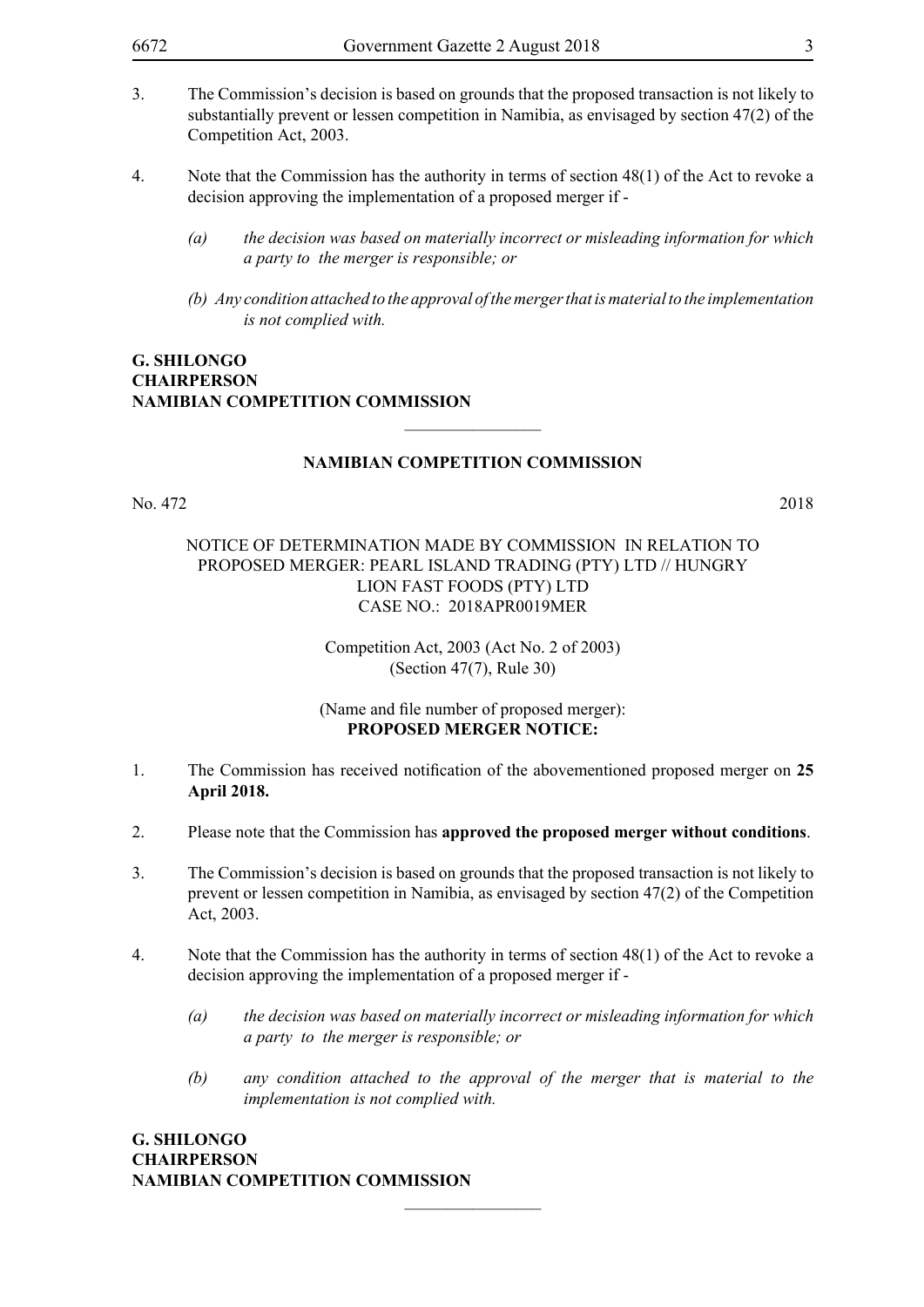### **NAMIBIAN COMPETITION COMMISSION**

#### No. 473 2018

#### NOTICE OF DETERMINATION MADE BY COMMISSION IN RELATION TO PROPOSED MERGER: WEIR GROUP PLC // ESCO CORPORATION CASE NO.: 2018APR0017MER

#### Competition Act, 2003 (Act No. 2 of 2003) (Section 47(7), Rule 30)

- 1. The Commission has received notification of the abovementioned proposed merger on 20 April 2018.
- 2. Please note that the Commission has **approved the proposed merger without conditions**.
- 3. The Commission's decision is based on grounds that the proposed transaction is not likely to prevent or lessen competition in Namibia, as envisaged by section 47(2) of the Competition Act, 2003.
- 4. Note that the Commission has the authority in terms of section 48(1) of the Act to revoke a decision approving the implementation of a proposed merger if -
	- *(a) the decision was based on materially incorrect or misleading information for which a party to the merger is responsible; or*
	- *(b) any condition attached to the approval of the merger that is material to the implementation is not complied with.*

#### **T. Kaulihowa Chairperson Board Technical Committee: Namibian Competition Commissio**n

## **NAMIBIAN COMPETITION COMMISSION**

 $\frac{1}{2}$ 

No. 474 2018

#### NOTICE OF DETERMINATION MADE BY COMMISSION IN RELATION TO PROPOSED MERGER: CAPRICORN INVESTMENT GROUP LTD // ENTREPO HOLDINGS (PTY) LTD CASE NO.: 2018APR0018MER

Competition Act, 2003 (Act No. 2 of 2003) (Section 47(7), Rule 30)

- 1. The Commission has received notification of the abovementioned proposed merger on **24 April 2018.**
- 2. Please note that the Commission has **approved the proposed merger without conditions**.
- 3. The Commission's decision is based on grounds that the proposed transaction is not likely to prevent or lessen competition in Namibia, as envisaged by section 47(2) of the Competition Act, 2003.
- 4. Note that the Commission has the authority in terms of section 48(1) of the Act to revoke a decision approving the implementation of a proposed merger if -